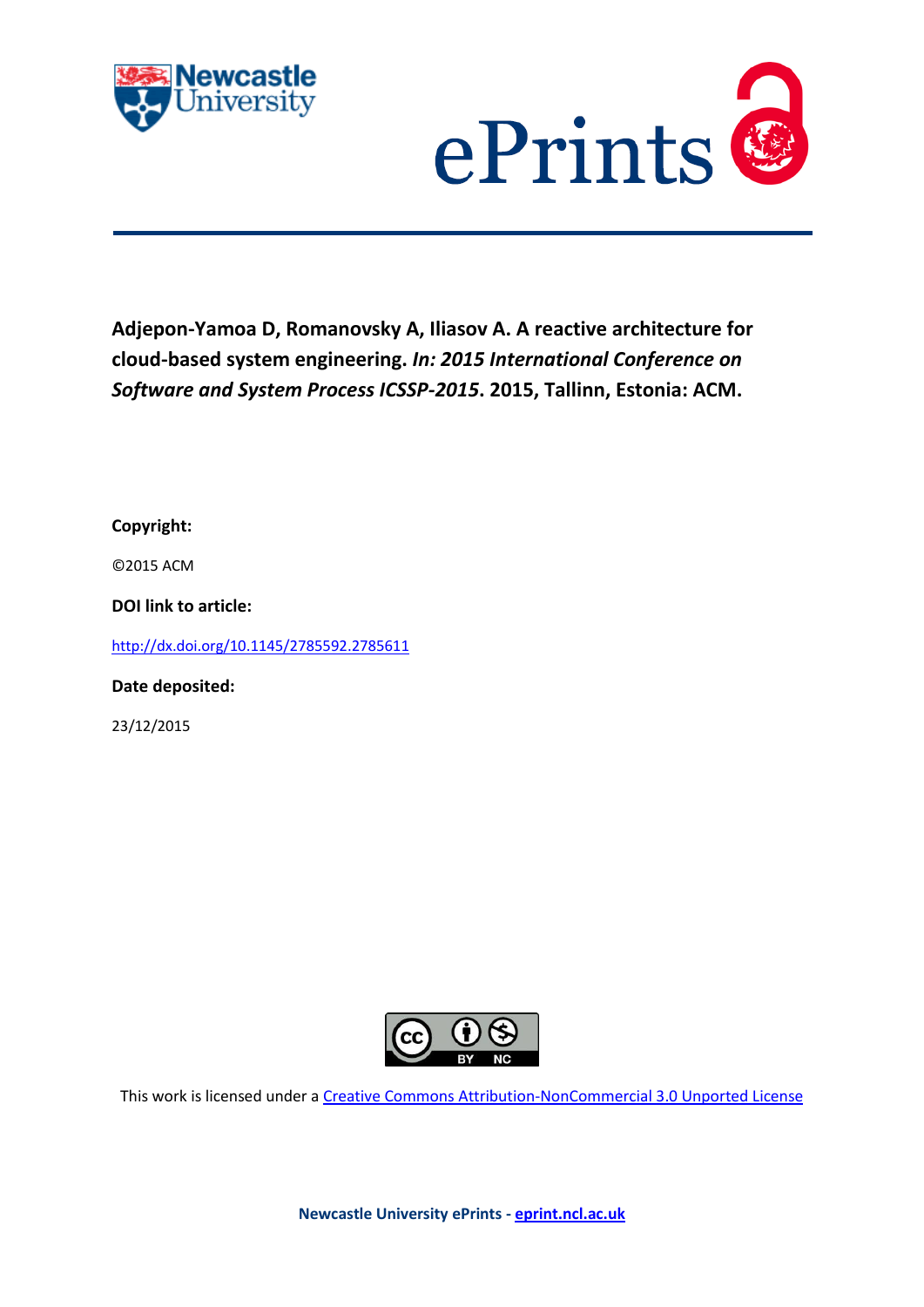# **A Reactive Architecture for Cloud-Based System Engineering**

David Adjepon-Yamoah Centre for Software Reliability Newcastle University Newcastle-upon-Tyne, United Kingdom (d.e.adjepon-yamoah,

Alexander Romanovsky Centre for Software Reliability Newcastle University Newcastle-upon-Tyne, United Kingdom alexander.romanovsky,

Alexei Iliasov Centre for Software Reliability Newcastle University Newcastle-upon-Tyne, United Kingdom alexei.iliasov) @ncl.ac.uk

## ABSTRACT

The paper introduces an architecture to support system engineering on the cloud. It employs the main benefits of the clouds: scalability, parallelism, cost-effectiveness, multi-user access and flexibility. The architecture includes an open toolbox which provides tools as a service to support various phases of system engineering. The architecture uses the Open Services for Lifecycle Collaboration (OSLC) technology to create a reactive middleware that informs all stakeholders about any changes in the development artefacts. It facilitates the interoperability of tools and enables the workflow of tools to support complex engineering steps. Another component of the architecture is a shared repository of artefacts. All the artefacts generated during a system engineering process are stored in the repository, and can be accessed by relevant stakeholders. The shared repository also serves as a platform to support a protocol for formal model decomposition and group work on the decomposed models. Finally, the architecture includes components for ensuring the dependability of the system engineering process.

### Categories and Subject Descriptors

D.2 [Software]: Software Engineering; D.2.9 [Management]

## 1. INTRODUCTION

The complexity of the systems we are building now and will be building in the near future is the main challenge for the engineering community. Even though this increase in complexity is mainly driven by the market needs, there are other contributing factors such as regulations and standards. This calls for development and deployment of the advanced system and software processes that will assist all of the stakeholders in creating systems that are critical and dependable. These system processes will need to incorporate different steps, technologies, tools and services to meet the ever-changing needs of stakeholders.

Such advanced processes can be dramatically improved if they rely on an effective supporting architecture (infrastructure) that brings together and interconnects varying elements involved in system engineering. It will facilitate traceability, change management and the agile capturing and maintenance of requirements. This support will also help with tool integration and collaboration between developers, and between developers and stakeholders.

By recording the history of all system development and storing all development artefacts in a dedicated shared repository, such architecture will be able to support reactive system engineering when a change in any development artefact is propagated to all relevant parties (artefacts, tools and developers). This will allow the developers to react to this change and ensure traceability of all development artefacts and change management.

The repository of artefacts is the critical element of this architecture. There are now various types of shared repositories that support some phases of system engineering, such as SVN and GitHub. These repositories are mainly focused on the storing, accessibility and version control of the files that are kept in them. Our repository is part of a larger architecture that does not only support change management and traceability of system engineering artefacts, but links the artefacts with the tools/engineering steps in which they are either produced or used.

This short paper discusses our on-going work on developing such an architecture. We decided to use the cloud technology to support the architecture because of various benefits that it can bring. Hence, all the components of this architecture are being developed as a REST (Representational State Transfer) web service, which also ensures interoperability of these components. The architecture will be typically accessed by the stakeholders through a client plug-in into the individual IDEs (e.g. Eclipse-based) they use on their desktop computers. The overview of our architecture is shown in Figure 1.

## 2. BACKGROUND

Modern systems are getting increasingly complex with a mixture of products and services that are used in their development to meet the changing needs of businesses. This situation currently poses some challenges to system engineering. The development process has to adopt dynamic technologies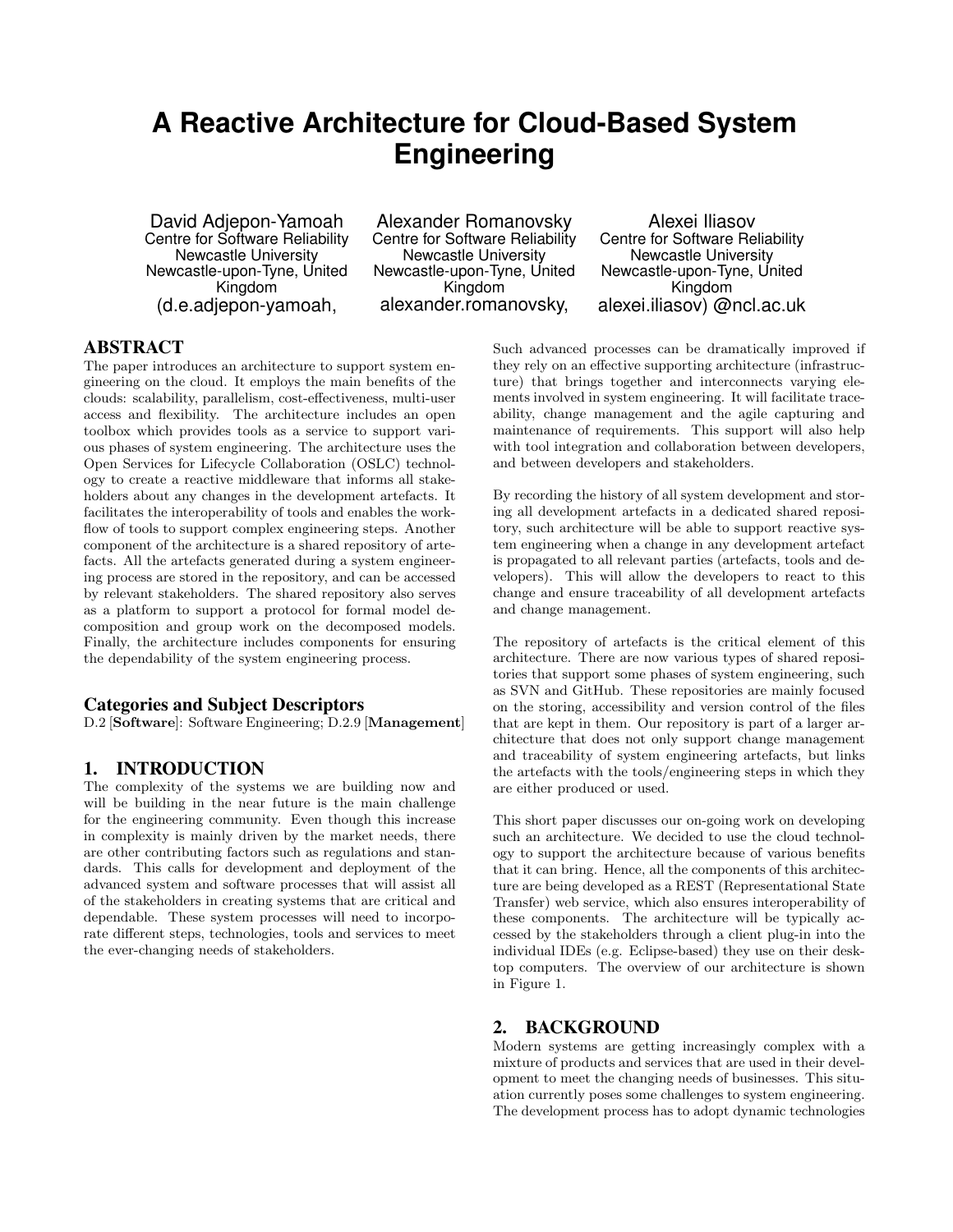

Figure 1: High-Level Representation of the Cloud-Based Architecture

and development methods to meet these needs. A framework that effectively supports the Open Services for Lifecycle Collaboration (OSLC) [1] specification can be used to address the problem of interoperability of products and services. OSLC is a new industry-driven standard for tool integration, that in particular supports requirements and change management. To further make the system development process dynamic and reactive, a shared repository of system engineering artefacts for various phases of system engineering is critical. Here, changes made to these artefacts could be sent as notifications to all stakeholders of the artefacts. The notification process could be supported through a publish/subscribe mechanism. The publish/subscribe paradigm is receiving increased attention for the loosely coupled form of interaction it provides in large scale settings [12]. In practice, the subscribers register their interests in a topic or a pattern of events and then receive events matching their interest. This idea could be used in system engineering to support change management and traceability of artefacts. In general, a dependable architecture that embodies the above introduced development methods and technologies for system engineering can appropriately accommodate the complexity of this process. Provisioning such an architecture on the cloud should be beneficial, as the cloud computing provides relatively cheap resources, multi-user access, global access, scalability, etc.

The OSLC technology and cloud computing are briefly discussed below. This section is completed by introducing some closely related architectures for system engineering.

#### 2.1 OSLC

Open Services for Lifecycle Collaboration (OSLC) [1] is a global forum that develops standards and technologies for

application life-cycle management. The motivation for its work is the fact that different organisations use different regulations and standards (management tools and data formats). This makes it difficult to exchange management data across the organisational boundary. Some obstacles in exchanging data may be the variety of data schema, computing platforms, management tools, and scalability matters. OSLC provides an interface for interoperability of tools and data formats. It addresses integration scenarios for a growing number of domains, including change management, test management, requirements management, automation, and performance monitoring. OSLC is important for IT organisations faced with a mix of system environments and application models (Cloud, Mobile, Social, Big Data Analytics, etc.). It can help to provide the capacity for more effective automation, communication and collaboration in system engineering. Here, different components of a system can implement different vendor tools that produce different formats of data and artefacts, and yet can function with no or negligible conflicts. Also, a workflow of tools can be created to support system engineering.

#### 2.2 Cloud Computing

Cloud computing[11] is changing the current IT delivery model for services. The technologies working behind cloud computing are cluster computing, grid computing, peer-topeer (P2P) computing, etc. The cloud platform offers scalability, flexibility, elasticity, on-demand resources utilisation, etc.

The industry and academia are now widely using the cloud platform for system development and research to gain its benefits. An interesting example though not system engineering related, is a joint project between IBM and Microsoft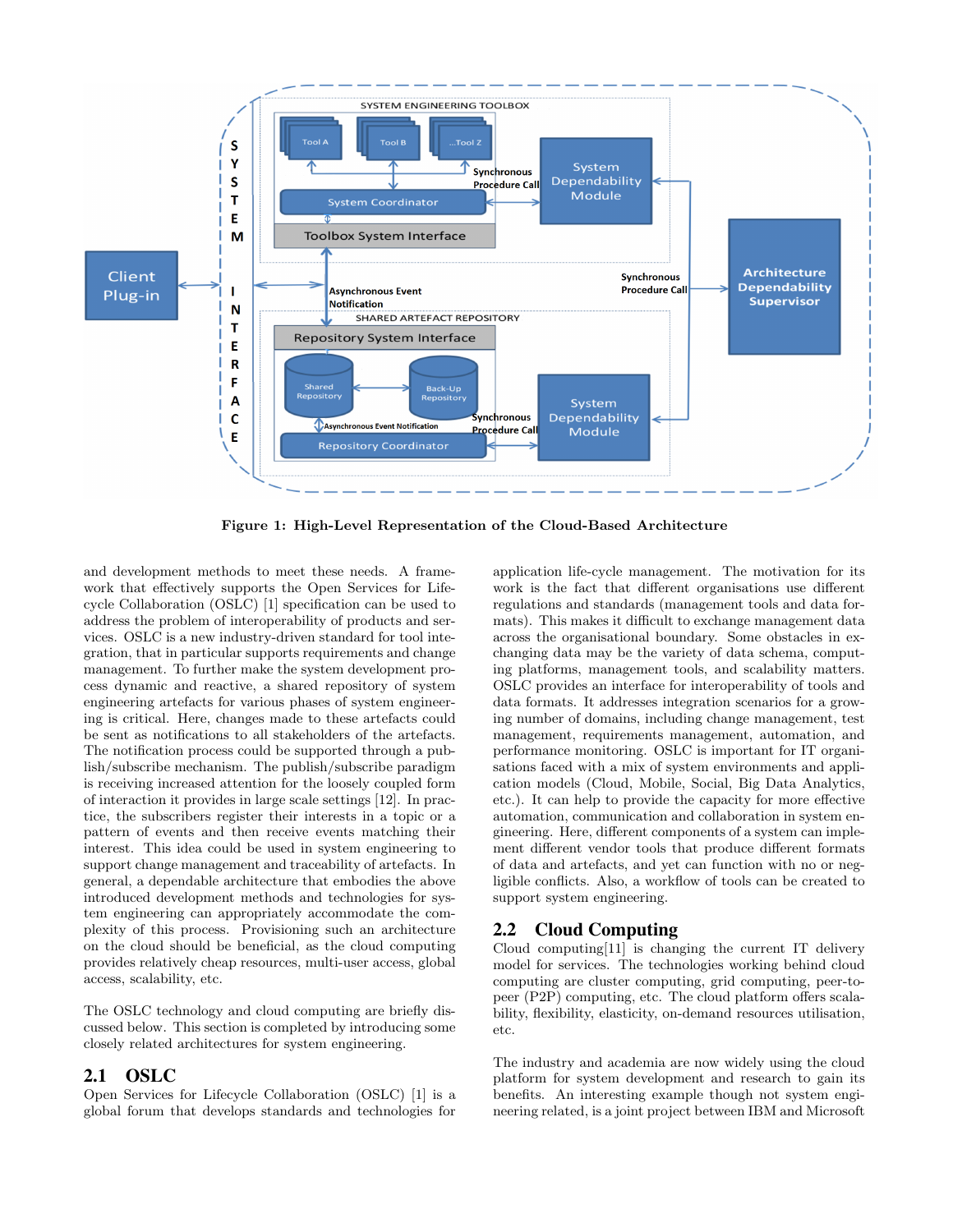[15] which aims to instil greater confidence in computations outsourced to the cloud. Pinocchio, a built system for efficiently verifying general computations while relying only on cryptographic assumptions is developed. With Pinocchio, the client creates a public evaluation key to describe the computation; this setup is proportional to evaluating the computation once.

There has been some work on supporting software development on the cloud. For example, the scalability of the cloud (Amazon Web Service - EC2) was used to test a complex set of test cases of the Google Chrome software [14]. The testing benefited from this as the large-scale software testing typically requires substantial computation and storage resources. Moreover, this work has greatly benifited from the use of the cloud as the testing process can be automated through a workflow requiring minimal human intervention. Another example is Microsoft Research project (Rise4Fun) [13] to support system verification using the Z3 SMT solver, on the cloud. Z3 exposes a number of APIs, but is in itself a low-level tool. The project provides various ways that lower the barrier of entry to using Z3. This includes using programming language abstractions and exposing Z3 as a web service on the cloud.

Many desktop applications are being migrated onto the cloud due to the benefits of cloud computing to support programming on the cloud. Examples of such IDEs are Eclipse Orion [18], Codenvy [3], CEclipse [20], etc. Cloud or Online IDE is based on the Browser/Server structure, and allows programmers to write their programs through the browser. Cloud IDEs provide the same basic features as the local IDEs, such as code syntax highlighting, and compiling. In addition they support collaborative development, easy setup with just a web browser and network connection, etc.

#### 2.3 System Engineering Architectures

The two strands of relevant work are the Evidential Tool Bus [17] and the Open Framework for Software Engineering Tools (OPHELIA) [8].

With regards to the Evidential Tool Bus [17], the authors propose a tool combination of theorem provers, model checkers, static analyzers, test generators, etc. where many tools and methods are used in an ad-hoc combination within a single analysis. This sort of combination requires an integrating platform - a tool bus - to connect the various tools together; but the capabilities required go beyond those of platforms such as Eclipse. In the tool bus, all tools are co-equals, and are mainly coordinating components of the tool bus. The entities exchanged among clients of the bus proofs, counterexamples, specifications, theorems, abstractions - have logical content, and the overall purpose of the bus is to gather and integrate evidence for verification or refutation.

The OPHELIA [8] platform provides a unified software engineering tools integration technology. The concept behind the project involves the definition of standardized set of interfaces abstracting functionalities of different kinds of software development tools. To maintain implementation language independence, CORBA technology is used to define the interfaces. As part of the Object Management Group (OMG) work, they have developed a comprehensive distributed open systems framework known as Common Object Request Broker Architecture (CORBA). CORBA is a standard for object middleware used in the heterogeneous environment. The main weakness of OPHELIA is of poor memory management, which is inherited from the CORBA platform. Also, the use of the CORBA platform as a middleware for integration introduces overhead costs through its use or brokers (translators).

### 3. ARCHITECTURE DESCRIPTION

The overview of the proposed architecture supporting system enginering on the cloud (see Figure 1) is now described briefly in terms of components, connectors, constraints, and dependability.

Components: The main sub-systems of this architecture are System and Component Interfaces, Tool and Repository Coordinators, Tool Box, and Shared Artefacts Repository. System and Component Interfaces provide globally unique names of handlers, based on internet domain names. This is generally specified as a unique Uniform Resource Identifier (URI). Also, access to system resources is regulated. All access requests that do not meet the defined standards are declined and noted. Provisions against malicious attacks are made. Again, the interface determines the capacity and ordering of resource requests for transactional management purposes. A standard of the relationships between components are described in the component interface(s). This defines the type, means and scope of transactions between components. The Tool Coordinator manages central updates of tools, defines the relationships between tools (workflow of tools), manages system artefacts manipulation processes (analysis, prediction, optimisation, scheduling, etc), and facilitates data presentation in different predefined (standard) formats. Also, the Repository Coordinator manages search and retrieval of artefacts. This coordinator ensures the support for reactive system engineering by notifying all relevant parties (artefacts, tools and developers) when there is a change in any development artefact. This process is made possible through a publish/subscribe mechanism. These coordinators (tool and repository) together ensure real-time monitoring, change management, traceability, capacity planning and fault diagnostics and tolerance. The Tool Box brings together various tools that support the system engineering phases. It also provides access to various versions of tools, provides fail-over support for tools, and facilitates communication between tools. The Shared Artefacts Repository stores system engineering artefacts (source code, test cases, models, patterns, documentations, requirements, etc.), it employs an efficient indexing process (to facilitate prompt access to artefacts), and it asynchronously backs its contents up in a remotely located repository.

Connectors: A connector defines the type of relationships between the components of a system. The connectors used in this architecture are Asynchronous Event Notification for external requests (from clients such as IDEs and Tools) to the system interface (API), Peer-to-Peer Asynchronous Event Notification (System Interface (API) to Repository Coordinator, Search and Retrieval requests to Repository Coordinator, and Shared Repository to Back-Up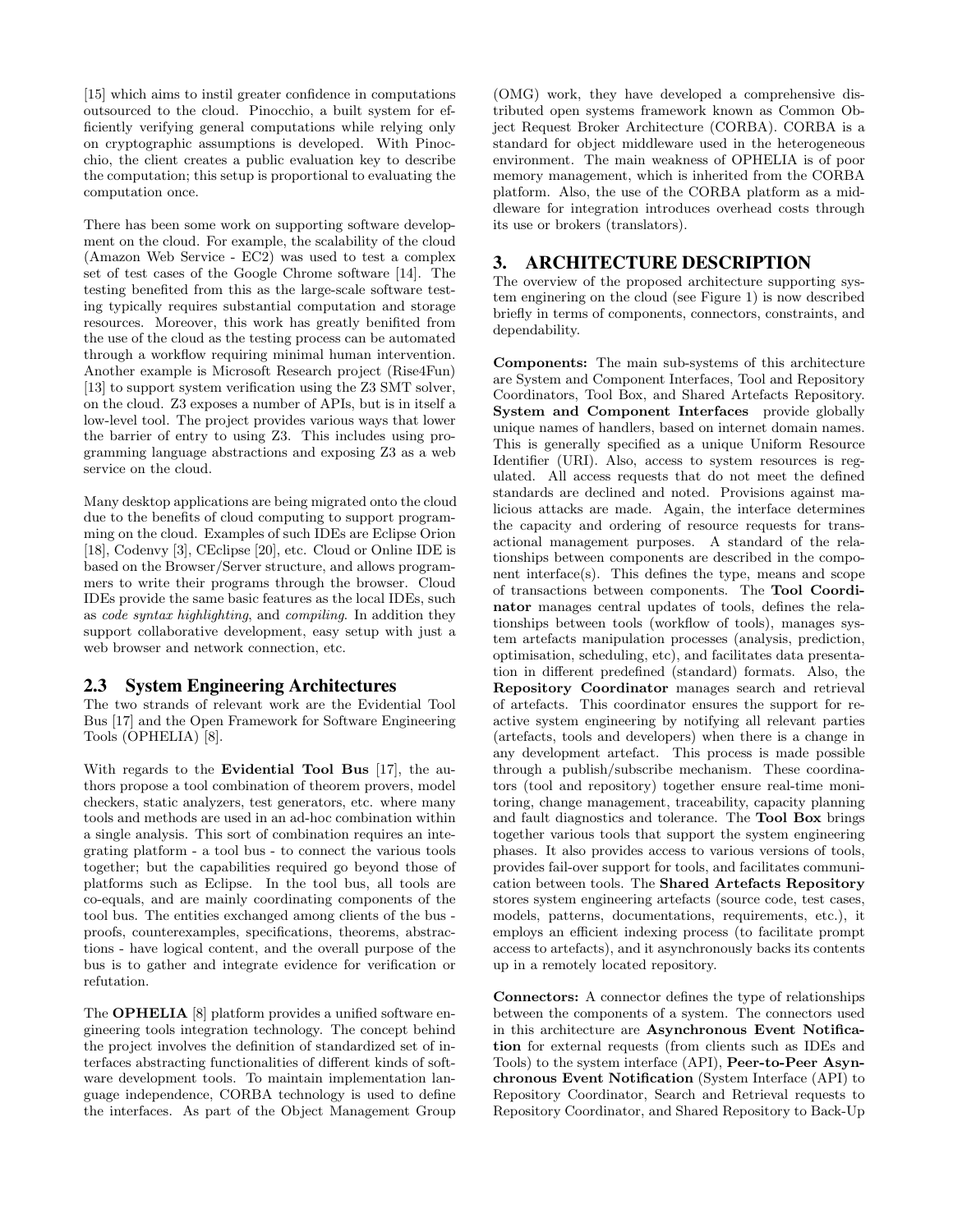Repository), and Peer-to-Peer Synchronous Procedure Call (Shared Repository to Back-Up Repository)

Constraints: Some constraints that have been experienced, and those that can be potentially experienced later are resources (time, budget, etc.), technology constraint, local standards (development, coding, etc.), public standards (HTTP, XML, XML Schema, WSDL, WADL, etc.), standard protocols, standard message formats, and skill profile of developer.

Dependability: Components such as the Toolbox system and the Shared Artefacts Repository system will have respective modules (Architecture Dependability Module) to ensure dependability. These modules will use availability and reliability metrics to assess the dependability of these two components. A supervisory dependability component (Architecture Dependability Supervisor) shown in Figure 1 collects availability and reliability data from the dependability modules, and compares them with those from the cloud platform metrics. Cloud service providers such as the Amazon Web Service, make dependability metrics available for all their users' virtual machines. These metrics are mainly classified as availability and reliability metrics [6]. The dependability data collected by the modules are obtained and sent synchronously as Procedure Calls to the dependability supervisor at defined time intervals. This process further reassures the dependability of the architecture.

The aim of our work is to design, implement and evaluate a cloud-based architecture (Figure 1) supporting system engineering. Its main novel characteristics are a middleware for reactive change management and traceability, a shared artefact repository supporting collaboration, an open system engineering toolbox ensuring tool interoperability, and a support to assess its dependability in run-time.

## 4. CURRENT WORK

This section reports the ongoing and recently completed work on developing several critical elements of the general architecture. The aim has been to conduct proof of concept designs and to explore possible solutions that will contribute to the architecture to be developed. We are using the two Eclipse IDEs in this work: the Rodin toolset for rigorous development of complex critical systems using Event-B [4] and the SafeCap IDE [10] developed to assist signalling engineers in designing complex stations and in ensuring their safety.

## 4.1 Reactive Middleware

The OSLC technology is being used in the architecture to create a reactive middleware that collect and interlink system engineering artefacts to support traceability and change management. We have created an OSLC adapter that runs as a cloud-based web service connected to Rodin using a plug-in designed to initiate the request for the project elements. The plug-in adds an embedded HTTP server (jetty) and implements, with the help of the Lyo framework and Apache Wink, a RESTful java servlet that serves Rodin projects and their parts. The developed prototype links requirements and formal models to the OSLC-based notification system. It exposes formal Event-B models up to the level of individual expressions and predicates to external

tools (such as ProR[19] for requirement engineering). Every major element of a model has its unique identifier and is made available for other tools to inspect.

## 4.2 Model Checking Tool

In this project, a model-checker called ProB[9] is wrapped as a web service based on the REST protocol to become part of the architecture toolbox. A client plug-in created for the SafeCap IDE sends specifications of railway signalling models for verification on the developed web service. The web service is deployed on Tomcat Server 6.0. The main CRUD (Create, Read, Update and Delete) operation used is the POST to receive REQUESTS from client IDEs as new entries of data (JSON file) into the web service. Another operation, GET is used to facilitate a RESPONSE with POST to return the verification results to the client.

## 4.3 Theorem Provers on the Cloud

In this work we have created a theorem prover tool as part of our architecture toolbox and a plugin that connects the Rodin IDE to this tool. The tool is using the Why3 software [5] that brings together a collection of some well-known theorem provers (Alt-Ergo, Z3, Yices, Vampire, SPASS, etc.). The web service is hosted on the Amazon AWS cloud. The plugin maps Event-B mathematical language into the Why3 notation, the tool uses Why3 to implement subsequent translation into TPTP and SMT-LIB formats compatible with a wide range of existing provers.

In this work we have also created and experimented with a shared artefact repository as part of our architecture (Figure 1). The cloud-based prover service keeps a detailed record of all artefacts for every proof attempt in the shared artefact repository. These artefacts are mainly proof obligations, supporting lemmas and translation rules. Provisions are made to obfuscate sensitive proof obligations. The repository is a relational database service running on the Amazon AWS cloud [2]. Here, all queries from the prover service are made as HTTP requests using the repository's URI. We plan to perform some analysis of relative prover performance by mining this repository to identify the correlation between prover success, verification time, etc.

## 5. FUTURE WORK

Our future work will focus on creating an integrated environment out of the elements of the architecture being developed, and on evaluating it using realistic industry-driven case studies. Some other elements of the architecture that need to be developed are described below.

Formal Model Decomposition Support: The current state of methodological and tool support for formal model decomposition and collaborative development is one of the main obstacles to the cost-efficient deployment of formal verification in industry. In case of Event-B, the formal decomposition approaches are founded on the principle of topdown development. This enables rigorous proof of property preservation through the refinement process. Unfortunately, the way decomposition in Event-B works does not ensure that the code produced for decomposed parts will work efficiently, and that it will be at the same level of details if the decomposition is made at earlier steps of design. We believe